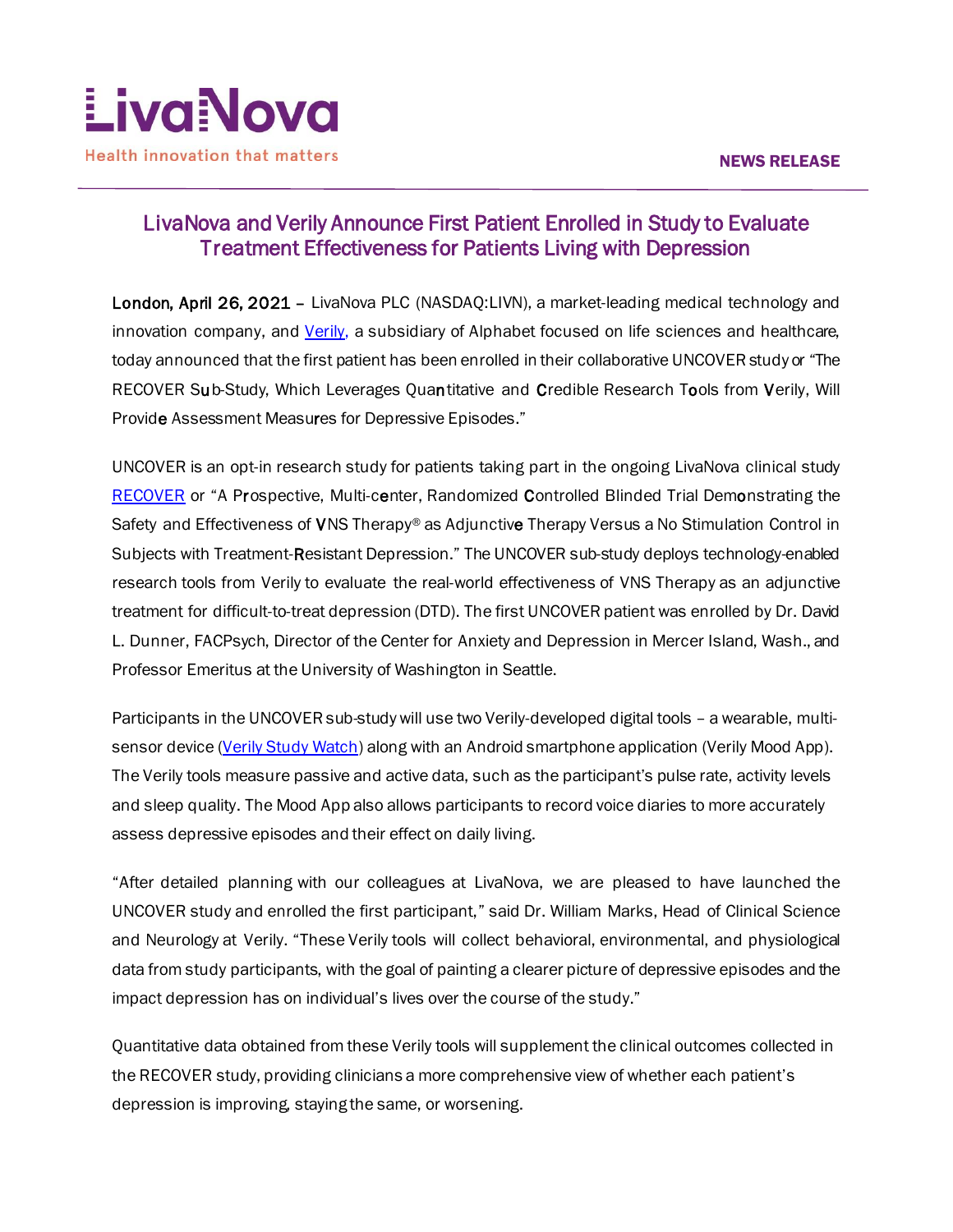Depression continues to be an important health concern globally and an area in need of more effective treatments. Research shows the number of adults experiencing depression in the U.S. has tripled in recent times. Before the pandemic, 8.5% of U.S. adults reported being depressed, whereas that number has risen to 27.8% as the country deals with COVID-19.1

"For as many as one in three patients, medication alone may not be enough to combat depression that is difficult to treat,"2 said Damien McDonald, Chief Executive Officer of LivaNova. "As we re-confirm the effectiveness of VNS Therapy in treating depression through the RECOVER study, we hope to learn even more through the UNCOVER sub-study about each patient's journey and the daily improvements in their lives with the use of Verily tools so we can provide the most effective treatment for this disorder."

#### About the RECOVER Study and UNCOVER Sub-study

Launched in September 2019, RECOVER is studying up to 1,000 people ages 18 or older who have depression or bipolar depression that has been difficult to treat. The double-blind, randomized, placebo-controlled study is assessing how VNS Therapy can offer patients relief from their DTD symptoms and improve quality of life. Symmetry®, the LivaNova VNS Therapy System for depression, is the first and only FDA-approved implantable device specifically designed for DTD. RECOVER is being carried out at up to 100 leading hospitals and medical centers across the United States. RECOVER subjects from participating sites who own an Android smartphone are being offered the option to participate in the UNCOVER sub-study, with a maximum of 300 subjects to be enrolled. LivaNova and Verily announced their collaboration on UNCOVER in February 2020.

For more information on the RECOVER clinical study, please visit [www.RecoverVNS.com](http://www.recovervns.com/). For more information on UNCOVER, please visi[t clinicaltrials.gov.](https://clinicaltrials.gov/ct2/show/NCT04753385?term=uncover&cond=Depression&draw=2&rank=1)

#### About VNS Therapy for Depression

The VNS Therapy System, Symmetry, is indicated in the U.S. for the adjunctive long-term treatment of chronic or recurrent depression for patients 18 years of age or older who are experiencing a major depressive episode and have not had an adequate response to four or more adequate antidepressant treatments. Symmetry is indicated outside the U.S. for the adjunctive long-term treatment of chronic or recurrent depression in patients that are in a treatment-resistant or treatment-intolerant major depressive episode. Commonly reported side effects are hoarseness, shortness of breath, sore throat and coughing. Side effects typically occur during stimulation and are less noticeable over time. Safety information is available at [www.symmetryvns.com/resources.html.](http://www.symmetryvns.com/resources.html)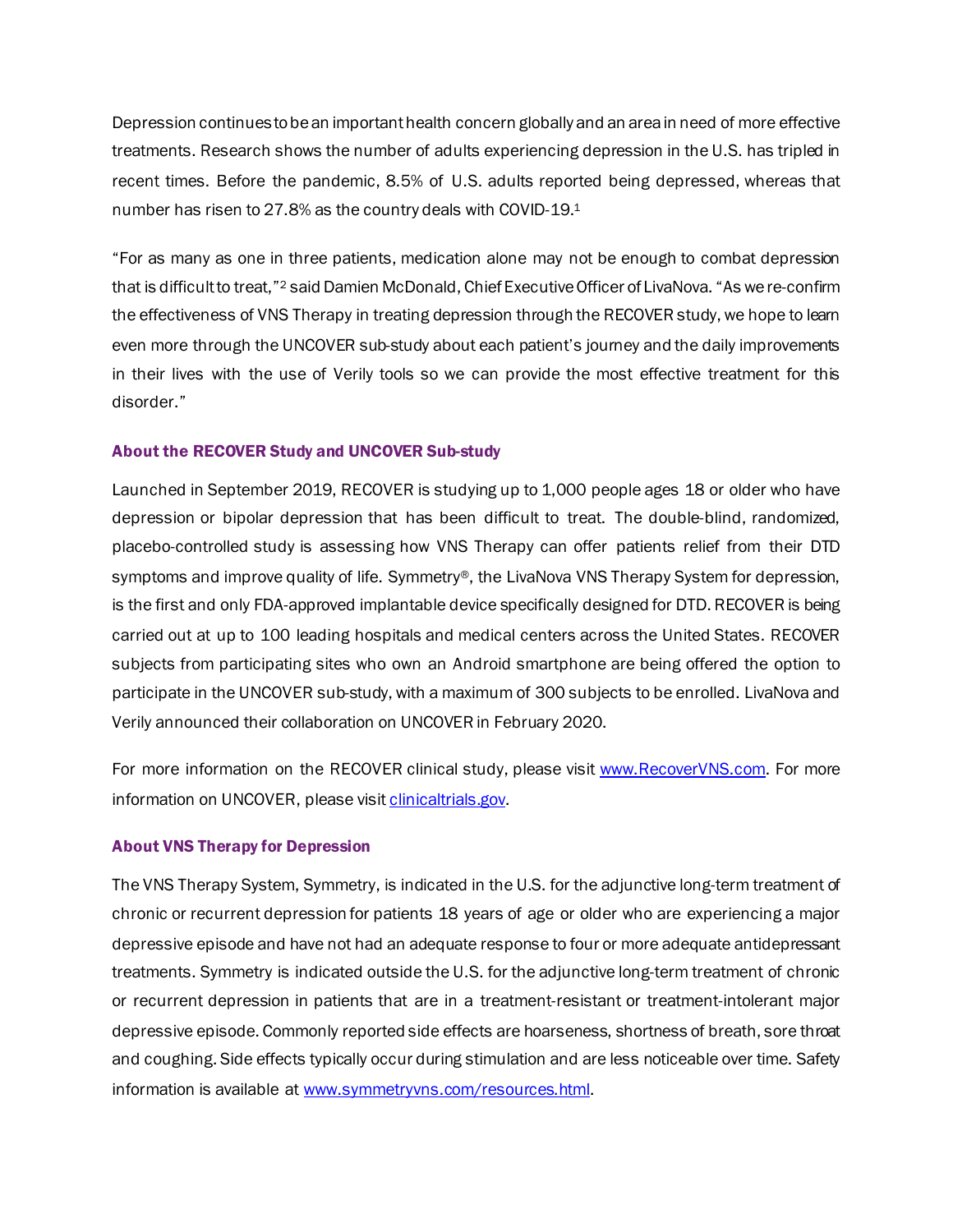#### About LivaNova

LivaNova PLC is a global medical technology and innovation company built on nearly five decades of experience and a relentless commitment to provide hope for patients and their families through innovative medical technologies, delivering life-changing improvements for both the Head and Heart. Headquartered in London, LivaNova employs approximately 4,000 employees and has a presence in more than 100 countries for the benefit of patients, healthcare professionals and healthcare systems worldwide. For more information, please visi[t www.livanova.com.](http://www.livanova.com/)

#### About Verily

Launched in 2015, Verily is a subsidiary of Alphabet focused on life sciences and healthcare. Verily's mission is to make the world's health data useful so that people enjoy healthier lives. Verily develops tools and devices to collect, organize, and activate health data, and creates interventions to prevent and manage disease. Verily partners with leading life sciences, medical device, and government organizations, using deep hardware, software, scientific, and healthcare expertise to enable faster development, meaningful advances, and deployment at scale. For more information, please visit [www.verily.com.](http://www.verily.com/)

### Safe Harbor Statement

This news release contains "forward-looking statements" concerning our goals, beliefs, expectations, strategies, objectives, plans and underlying assumptions and other statements that are not necessarily based on historical facts. These statements include, but are not limited to, statements regarding VNS Therapy and its use for patients with difficult-to-treat depression. Actual results may differ materially from those indicated in our forward-looking statements as a result of various factors, including those factors set forth in Item 1A of our Annual Report on Form 10-K for the year ended December 31, 2020, as supplemented by any risk factors contained in our Quarterly Reports on Form 10-Q and our Current Reports on Form 8-K. We undertake no obligation to update the information contained in this press release to reflect subsequently occurring events or circumstances.

#### References

- *1. Ettman, C, Abdalla, S, Cohen G, et al. Prevalence of Depression Symptoms in U.S. Adults Before and During the COVID-19 Pandemic. JAMA Network Open. 2020;3(9):e2019686. doi:10.1001/jamanetworkopen.2020.19686.*
- *2. STARD: Rush AJ, Trivedi MH, Wisniewski SR, et al. Acute and longer-term outcomes in depressed outpatients requiring one or several treatment steps: a STAR\*D report. Am J Psychiatry. 2006;163(11):1905–1917.*